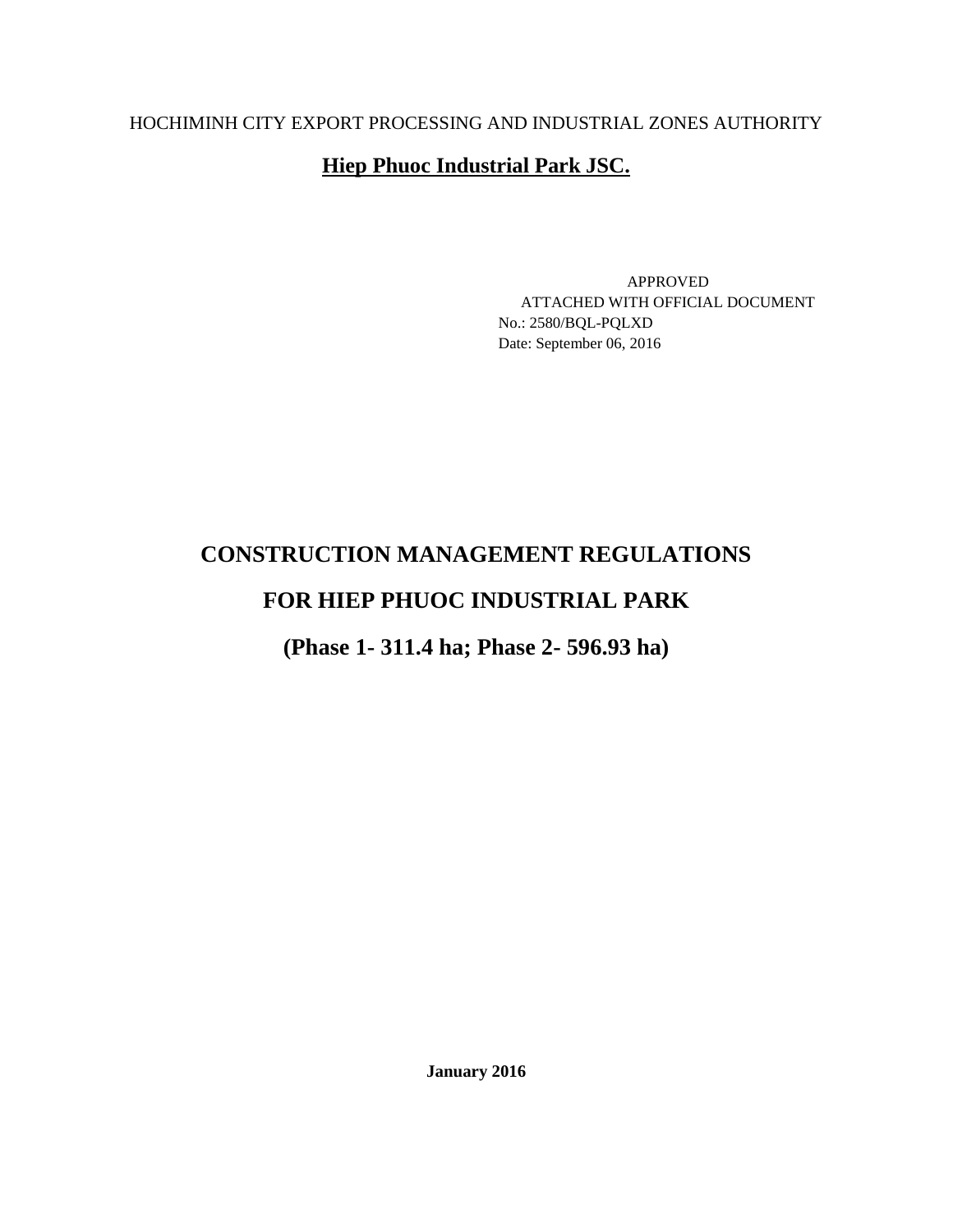## **TABLE OF CONTENTS**

| 12 |
|----|
|    |
|    |
|    |
|    |
|    |
|    |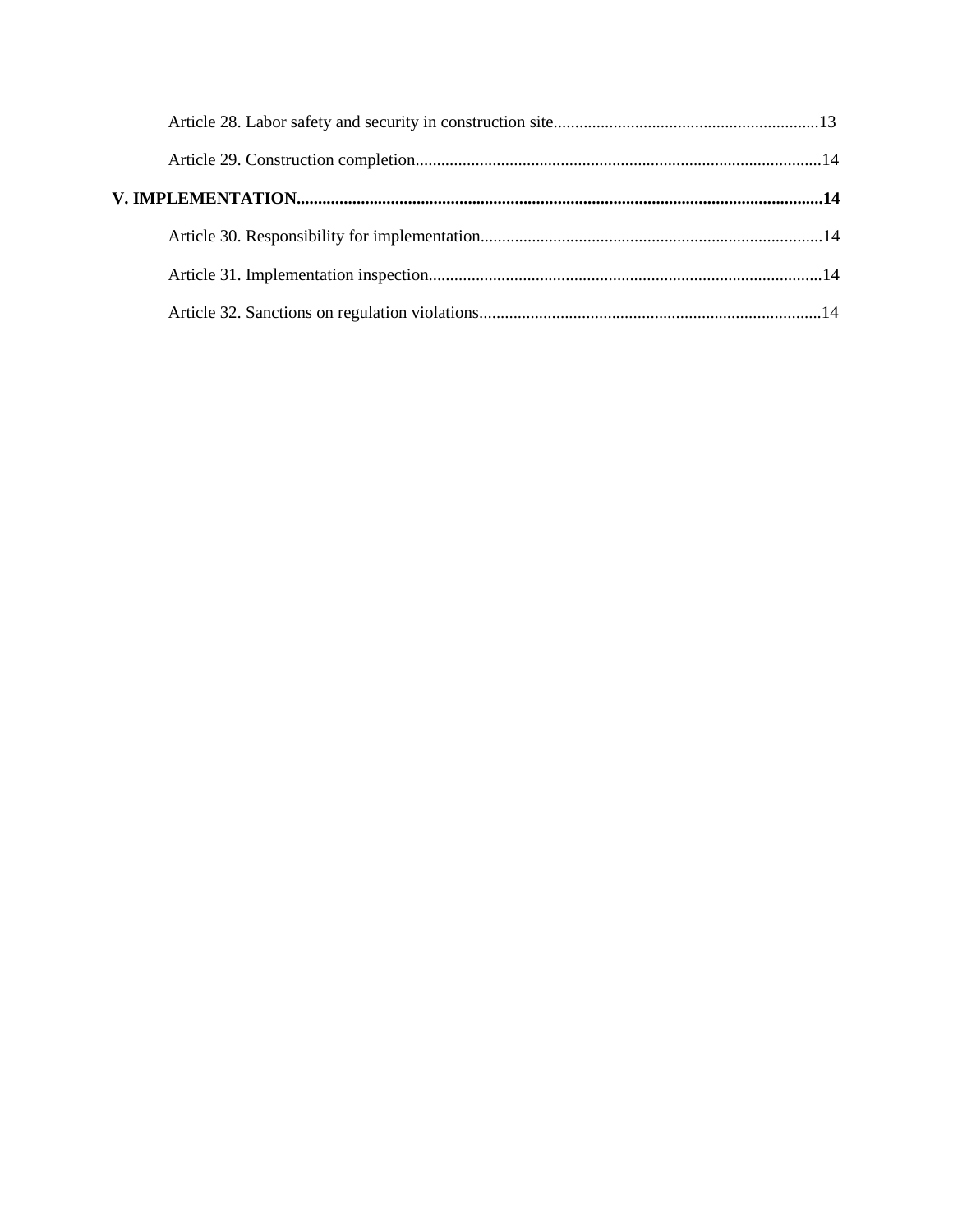## **ABBREVIATIONS**

| <b>HEPZA:</b>         | Hochiminh City Export Processing and Industrial Zones Authority                  |  |  |
|-----------------------|----------------------------------------------------------------------------------|--|--|
| HIPC:                 | Hiep Phuoc Industrial Park JSC.                                                  |  |  |
| <b>Hiep Phuoc IP:</b> | Hiep Phuoc Industrial Park, including phase $1-311.4$ ha and phase $2-596.93$ ha |  |  |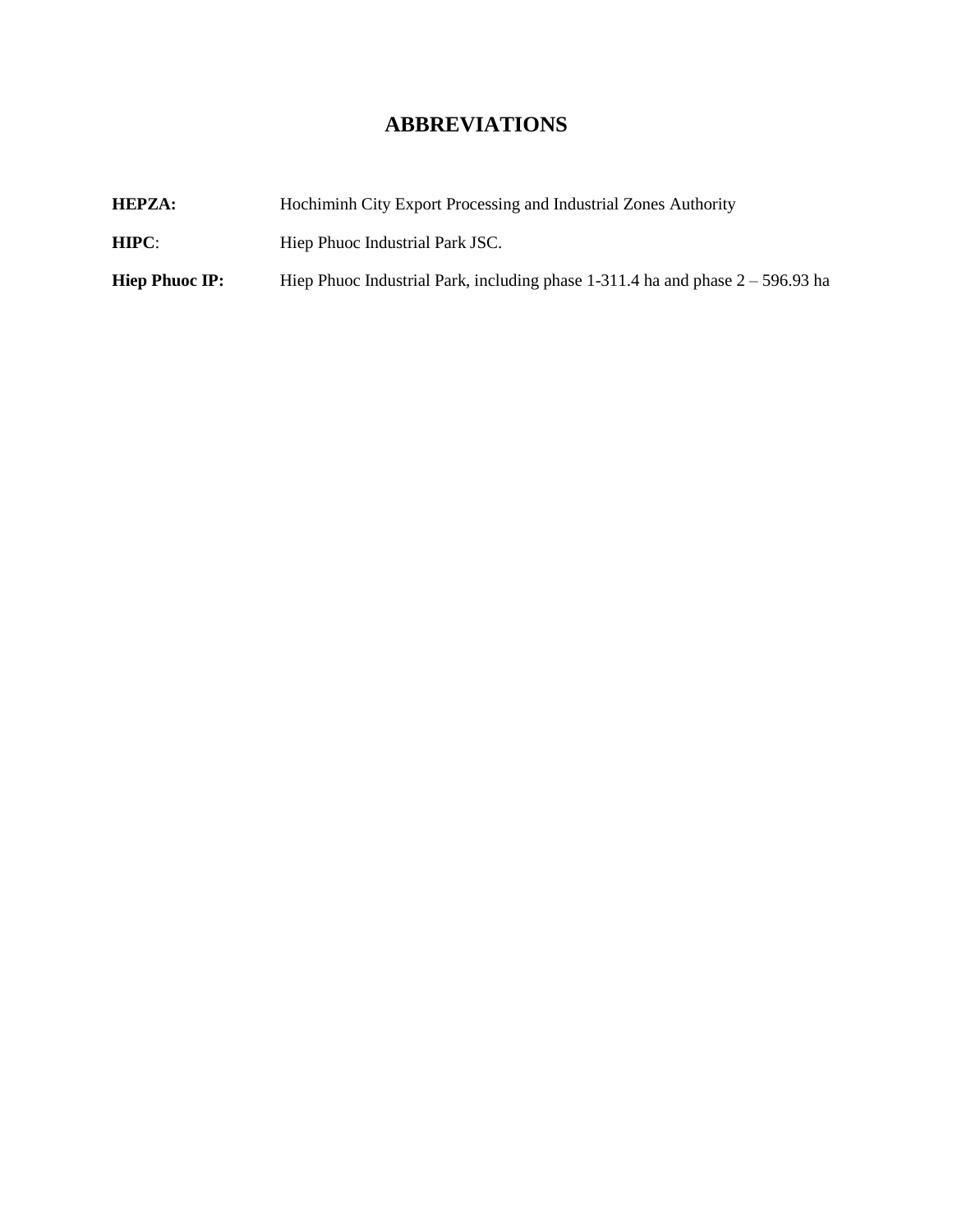# **CONSTRUCTION MANAGEMENT REGULATIONS FOR HIEP PHUOC INDUSTRIAL PARK (Phase 1- 311.4 ha; Phase 2- 596.93 ha)**

## **I- GENERAL REGULATIONS**

**Article 1**. These Regulations are aimed at guiding all individuals, organizations involved in the planning, design and construction of plants in Hiep Phuoc IP (Phases 1 & 2).

**Article 2**. These Regulations are applied to all construction works within Hiep Phuoc IP, irrespective of whether the investor of the works is HIPC or secondary investor.

**Article 3.** The planning, design and construction of plants in Hiep Phuoc IP shall comply with the issued regulations and standards of Vietnam, planning management for Hiep Phuoc IP - Phases 1 & 2 (311.4 ha and 596.93ha) and ensure overall landscape.

**Article 4**. These regulations shall be considered legal grounds and an integral part of the Land Sublease Contract in Hiep Phuoc IP.

**Article 5.** These regulations can be amended or supplemented according to reality based on the applicable norms and standards of Vietnam and specific conditions in Hiep Phuoc IP. These amendments and supplements are valid right after HIPC's notice to the parties concerned.

**Article 6.** These Regulations shall replace the Construction Management Regulations for Hiep Phuoc IP (phase 1-332 ha, phase 2-597 ha) No. 339/QDXD/HIPC.13 dated July 15, 2013 issued by Hiep Phuoc IP JSC., agreed by HEPZA under document No. 2173/BQL-PQLXD dated July 31, 2013.

## **II- PROCEDURES BEFORE CONSTRUCTION**

Before deploying the construction, the investor shall complete the following procedures:

### **Article 7. Construction license**

- 1 HIPC shall provide technical parameters serving for infrastructure connection to the investor before the works designed.
- 2 The investor shall prepare documents and submit to HEPZA to be granted Construction License according to regulations.

### **Article 8. Construction registration**

- 1. The investor shall send the following documents to HIPC:
	- a. Copy of Construction License issued by HEPZA or other competent authorities.
	- b. Drawings (copies) are licensed for construction (overall plan, total plan for rainwater and sewage drainage, plan for fences and gates); approved fire prevention and fighting design, environmental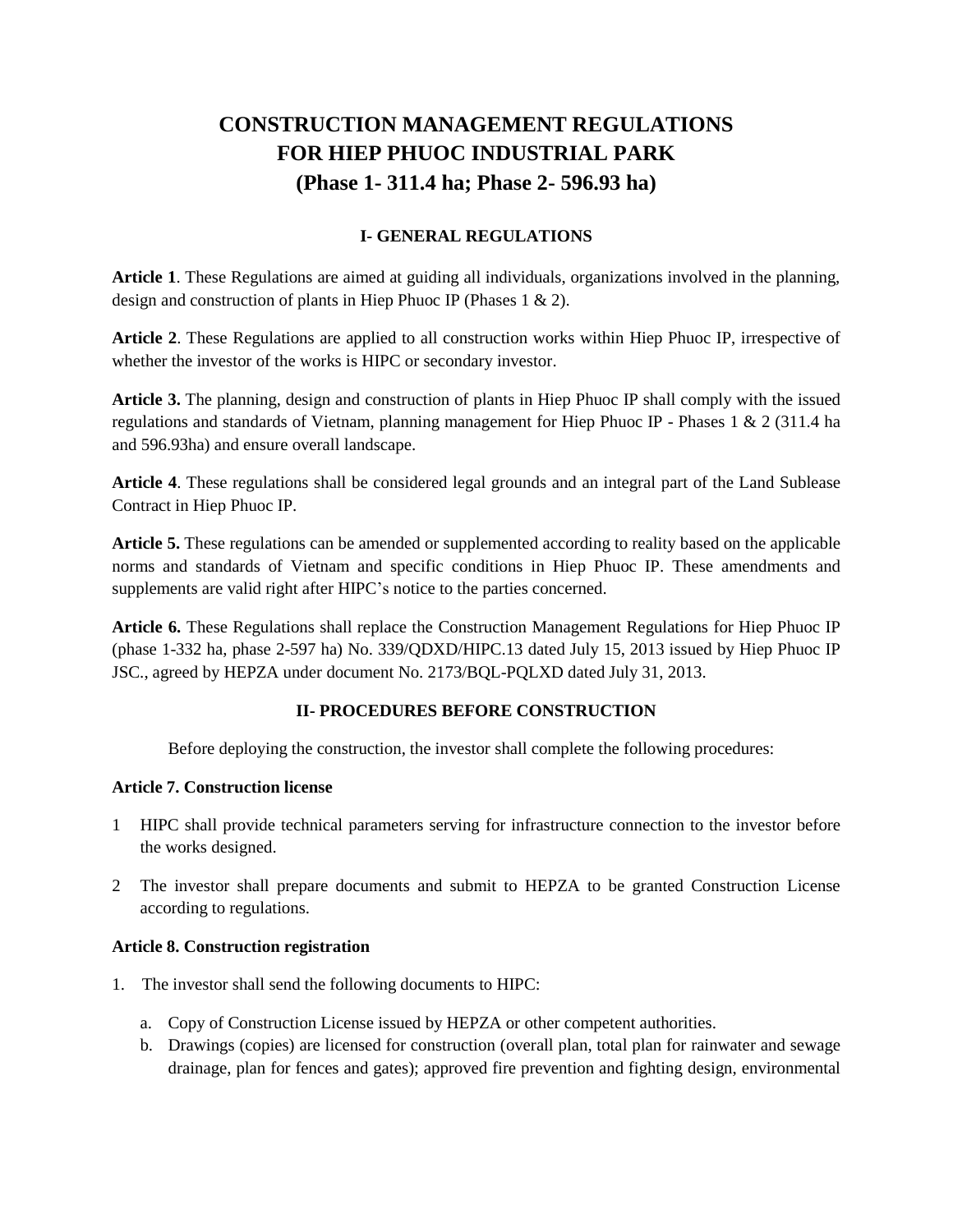license (Environmental protection plan/approval decision for environmental impact assessment report).

- c. The list of participating construction contractors (contractors and subcontractors); if there are contractor changes, the investor shall send notice to HIPC.
- d. Notice of commencement date; construction plan; expected schedule; temporary camp and WC locations for workers; warehouses; temporary entrances and exits.
- e. Temporary residence registration sheet for officials and workers involved in construction at site with local police.
- 2. The investor shall erect perspective board in front of the works, post construction license and commencement date, specifying the design and construction units.

## **Article 9. Payment of deposits**

- 1. The investor shall pay deposits to ensure the construction does not damage the public works in Hiep Phuoc IP. Specific deposit amount shall be based on the IP infrastructure impact scope and notified by HIPC based on the time to sign land sublease contract.
- 2. HIPC only allows units to participate in construction after the investor has paid the deposits. The management of the deposits shall be in accordance with Article 26 hereof.

## **III- DESIGN AND PLANNING MANAGEMENT**

In the process of its construction and operation in Hiep Phuoc IZ, the investor shall ensure compliance with Construction License approved by HEPZA or other competent authorities, including the following factors:

### **Article 10. Construction density, floors and land use coefficient**

1. Regulations on construction density, floors and land use coefficient of kinds of land in Hiep Phuoc IP under phase 1 planning are approved as follows:

| No.            | <b>Target item</b>                                             | Unit   | <b>Target</b>                                                      |
|----------------|----------------------------------------------------------------|--------|--------------------------------------------------------------------|
|                | Common construction density                                    | $\%$   |                                                                    |
|                | Industrial land                                                | $\%$   | $\leq$ 70 and compliant with<br>Vietnamese Standard<br>01:2008/BXD |
|                | Port land                                                      | $\%$   | $\leq$ 70 and compliant with<br>Vietnamese Standard<br>01:2008/BXD |
|                | Land of key infrastructure works                               | $\%$   | $\leq 40$                                                          |
|                | Land for management $-$ administration $-$<br>services - trade | $\%$   | $\leq 40$                                                          |
| $\overline{2}$ | <b>Construction floors</b>                                     | floors |                                                                    |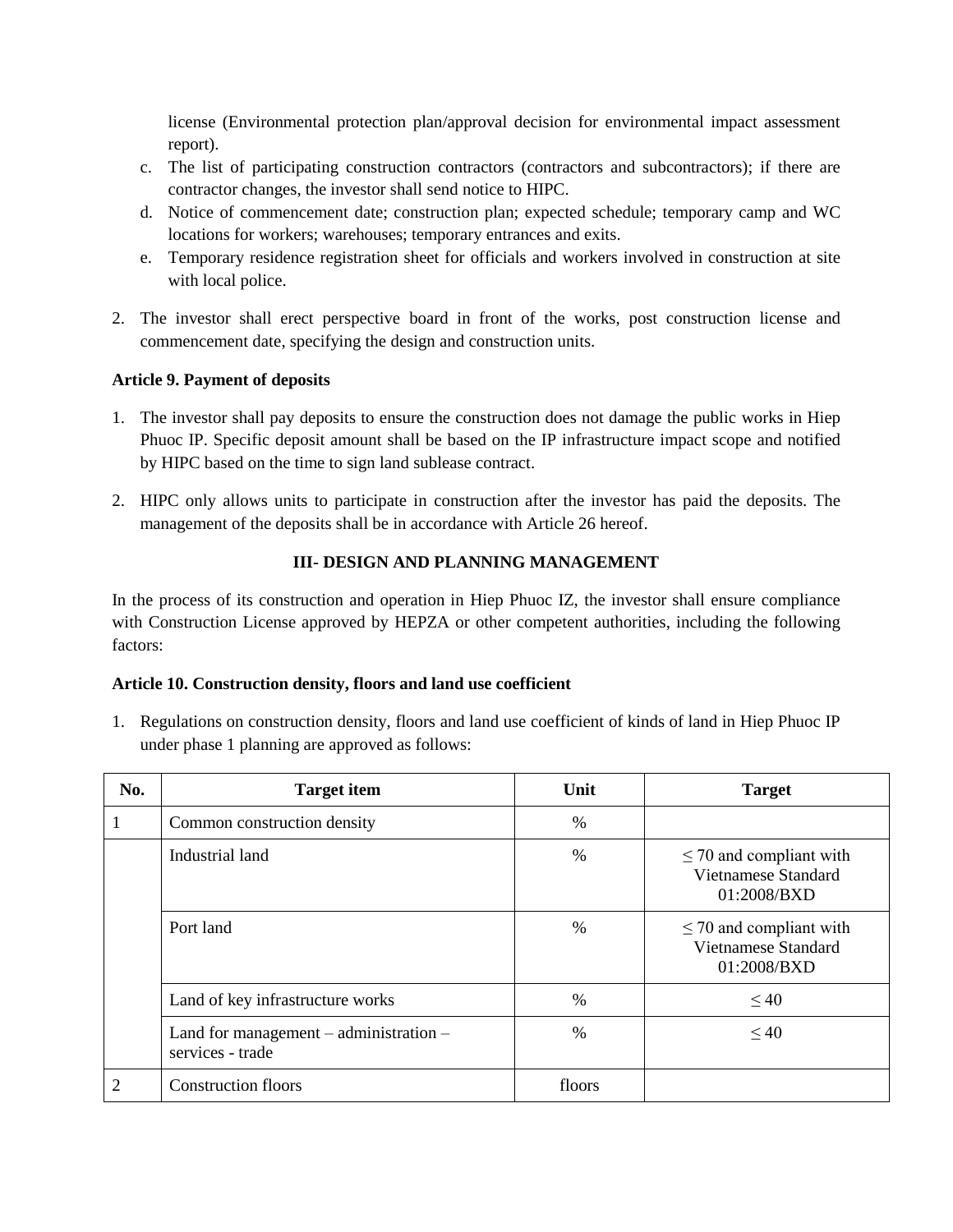|   | Industrial land                                                | floors | $\leq 7$   |
|---|----------------------------------------------------------------|--------|------------|
|   | Port land                                                      | floors | $\leq$ 3   |
|   | Land of key infrastructure works                               | floors | $\leq$ 3   |
|   | Land for management $-$ administration $-$<br>services - trade | floors | $\leq$ 5   |
| 3 | Common land use coefficient                                    |        |            |
|   | Industrial land                                                |        | $\leq 4.9$ |
|   | Port land                                                      |        | $\leq 2.1$ |
|   | Land of key infrastructure works                               |        | $\leq 1.2$ |
|   | Land for management $-$ administration $-$<br>services - trade |        | $\leq$ 2   |

2. Regulations on construction density, floors and land use coefficient of kinds of land in Hiep Phuoc IP under phase 2 planning are approved as follows:

| No.            | <b>Technical and economic target</b> | Unit   | <b>Planning</b>                                                    |
|----------------|--------------------------------------|--------|--------------------------------------------------------------------|
| 1              | Whole maximum construction density   | $\%$   | $\leq 50$                                                          |
|                | Land for plants, warehouses          | $\%$   | $\leq$ 70 and compliant with<br>Vietnamese Standard<br>01:2008/BXD |
|                | Land for administration and services | $\%$   | $\leq 40$                                                          |
|                | Waterway ports                       | $\%$   | $\leq 50$                                                          |
|                | Key infrastructure works             | $\%$   | $\leq 40$                                                          |
|                | Land for trees and water surfaces    | $\%$   | $\leq$ 5                                                           |
|                | Parking lot                          | $\%$   | $\leq 20$                                                          |
| $\overline{2}$ | <b>Construction floors</b>           | floors |                                                                    |
|                | Land for plants, warehouses          | floors | Height depends on production<br>technology                         |
|                | Waterway ports                       | floors | $1 - 3$                                                            |
|                | Land for administration and services | floors | $1 - 7$                                                            |
|                | Land for key infrastructure works    | floors | $1 - 2$                                                            |
|                | Land for trees and water surfaces    | floors | 1                                                                  |
|                | Parking lot                          | floors | $1 - 2$                                                            |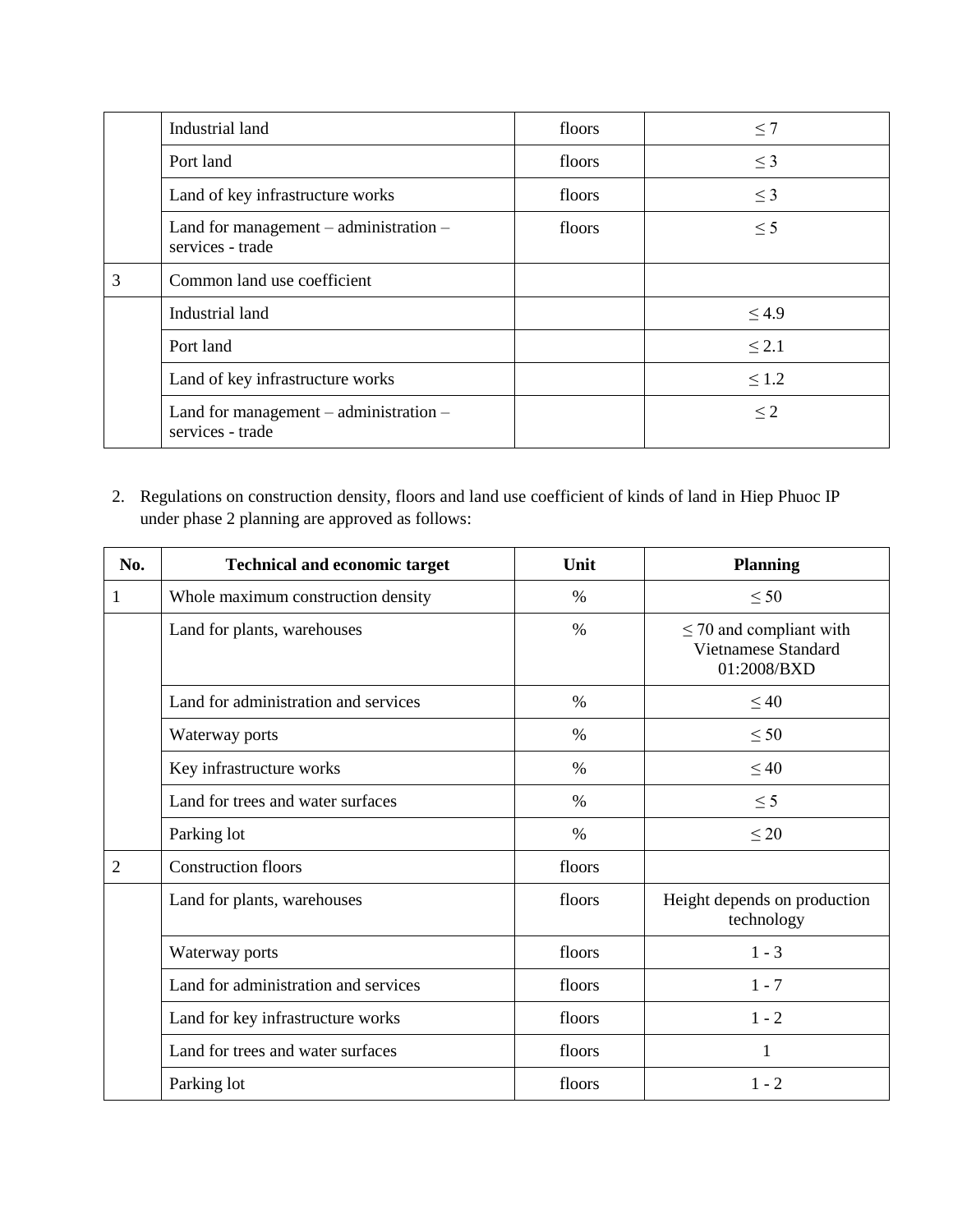| 3              | Whole maximum land use coefficient   |  | 2.5                                                                 |  |
|----------------|--------------------------------------|--|---------------------------------------------------------------------|--|
|                | Land for plants, warehouses          |  | $\leq$ 4.9 and compliant with<br>Vietnamese Standard<br>01:2008/BXD |  |
| Waterway ports |                                      |  | $\leq 1.5$                                                          |  |
|                | Land for administration and services |  | $\leq$ 2.8                                                          |  |
|                | Land for key infrastructure works    |  | $\leq 0.8$                                                          |  |
|                | Land for trees and water surfaces    |  | 0.05                                                                |  |
|                | Parking lot                          |  | $\leq 0.2$                                                          |  |

3. The construction land lots shall ensure to meet regulations on the minimum rate of tree growth as 20% (Vietnamese Standard: 01/2008/BXD National Technical Regulation on Construction Planning issued on April 03, 2008).

## **Article 11. Setback space and isolation space**

4. The construction setback space counted from the borderline of the Enterprise (from the internal road of IZ) to the base of construction works is specified as follows:

### **Setback space for phase 1 -311.4 ha**

| No.            | Name of road     | Width (m)<br>$(VH+D+PC+D+VH)*$ | <b>Right of way</b><br>(m) | Setback space (m)      |
|----------------|------------------|--------------------------------|----------------------------|------------------------|
|                |                  |                                |                            |                        |
| $\bf{I}$       | External road    | $(VH+D+PC+D+VH)$               |                            |                        |
| $\mathbf{1}$   | Road 1           | $10+15+10+15+10$               | 60                         | 6; 4.5                 |
|                |                  |                                |                            | (bordering the tree    |
|                |                  |                                |                            | corridor with right a  |
|                |                  |                                |                            | setback space of 4.5m) |
| 2              | Road 6           | $8.5 + 8.5 + 1 + 8.5 + 8.5$    | 35                         | 6; 6                   |
| $\mathbf{I}$   | IP internal road | $(VH+D+VH)$                    |                            |                        |
| 1              | Road 10          | $7.5 + 15 + 7.5$               | 30                         | 6; 6                   |
| 2              | Road 2           | $3+7+3$                        | 13                         | 4.5; 4.5               |
| 3              | Road 4           | $3+7+3$                        | 13                         | 4.5; 4.5               |
| $\overline{4}$ | Road 5           | $4 + 7 + 4$                    | 15                         | 4.5; 4.5               |
| 5              | Road 7           | $4 + 7 + 4$                    | 15                         | 4.5; 4.5               |
| 6              | Road 3           | $8 + 8 + 8$                    | 24                         | 6; 6                   |
| $\overline{7}$ | Road 8           | $8 + 8 + 8$                    | 24                         | 6; 6                   |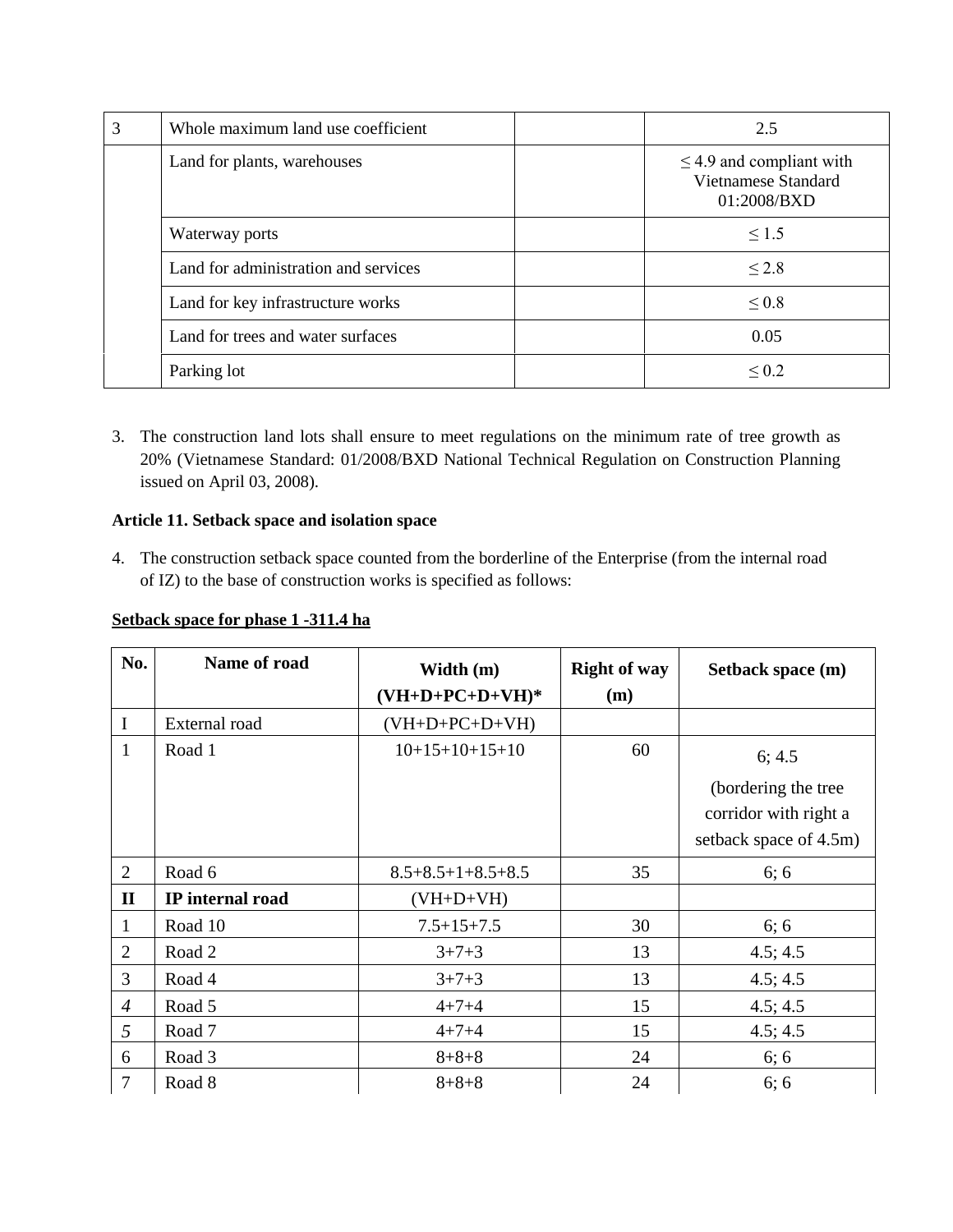| 8  | Road 9  | $8 + 8 + 8$ | 24 | 6; 6     |
|----|---------|-------------|----|----------|
| 9  | Road 11 | $10+15+10$  | 35 | 6; 6     |
| 10 | Road 12 | $8 + 8 + 8$ | 24 | 6; 6     |
| 11 | Road 14 | $10+15+10$  | 35 | 6; 6     |
| 12 | Road 16 | $10+15+10$  | 35 | 6; 6     |
| 13 | Road 18 | $4 + 7 + 4$ | 15 | 4.5; 4.5 |

*Note*: VH +D+PC+D+VH: sidewalk+roadway+barrier+ roadway+ sidewalk.

## **Setback space for phase 2 -596.93 ha**

| NO.            | Name of road              | Width (M)         | <b>Right of way</b> | Setback space (m) |
|----------------|---------------------------|-------------------|---------------------|-------------------|
|                |                           | $(VH+D+PC+D+VH)*$ | (m)                 |                   |
| $\bf{I}$       | <b>External road</b>      | $(VH+D+PC+D+VH)$  |                     |                   |
| $\mathbf{1}$   | North-South main road     | $10+16+8+16+10$   | 60                  | 10                |
|                | (Road 1)                  |                   |                     |                   |
| $\overline{2}$ | Road N4 – Central road of | $8+12+3+12+8$     | 43                  | 10                |
|                | IP (Road 24)              |                   |                     |                   |
| $\mathbf{I}$   | IP internal road          | $(VH+D+VH)$       |                     |                   |
| 1.             | Road 14                   | $10+15+10$        | 35                  | 10                |
|                | (Road N1)                 |                   |                     |                   |
| 2.             | Road 28                   | $10+15+10$        | 35                  | 10                |
|                | (Road N6)                 |                   |                     |                   |
| 3.             | Road 19                   | $5 + 15 + 5$      | 25                  | 10                |
| 4.             | Road 22                   | $5 + 15 + 5$      | 25                  | 10                |
| 5.             | Road 11                   | $10+15+10$        | 35                  | 10                |
|                | (Road D3)                 |                   |                     |                   |
| 6.             | Road 26                   | $5 + 15 + 5$      | 25                  | 10                |
| 7.             | Road 15                   | $5 + 15 + 5$      | 25                  | 10                |
|                | (Road N5)                 |                   |                     |                   |
| 8.             | Road 9                    | $8 + 8 + 8$       | 24                  | 10                |
|                | (Road N2)                 |                   |                     |                   |
| 9.             | Road 20                   | $5 + 15 + 5$      | 25                  | 10                |

*Note*: VH +D+PC+D+VH: sidewalk+roadway+barrier+ roadway+ sidewalk.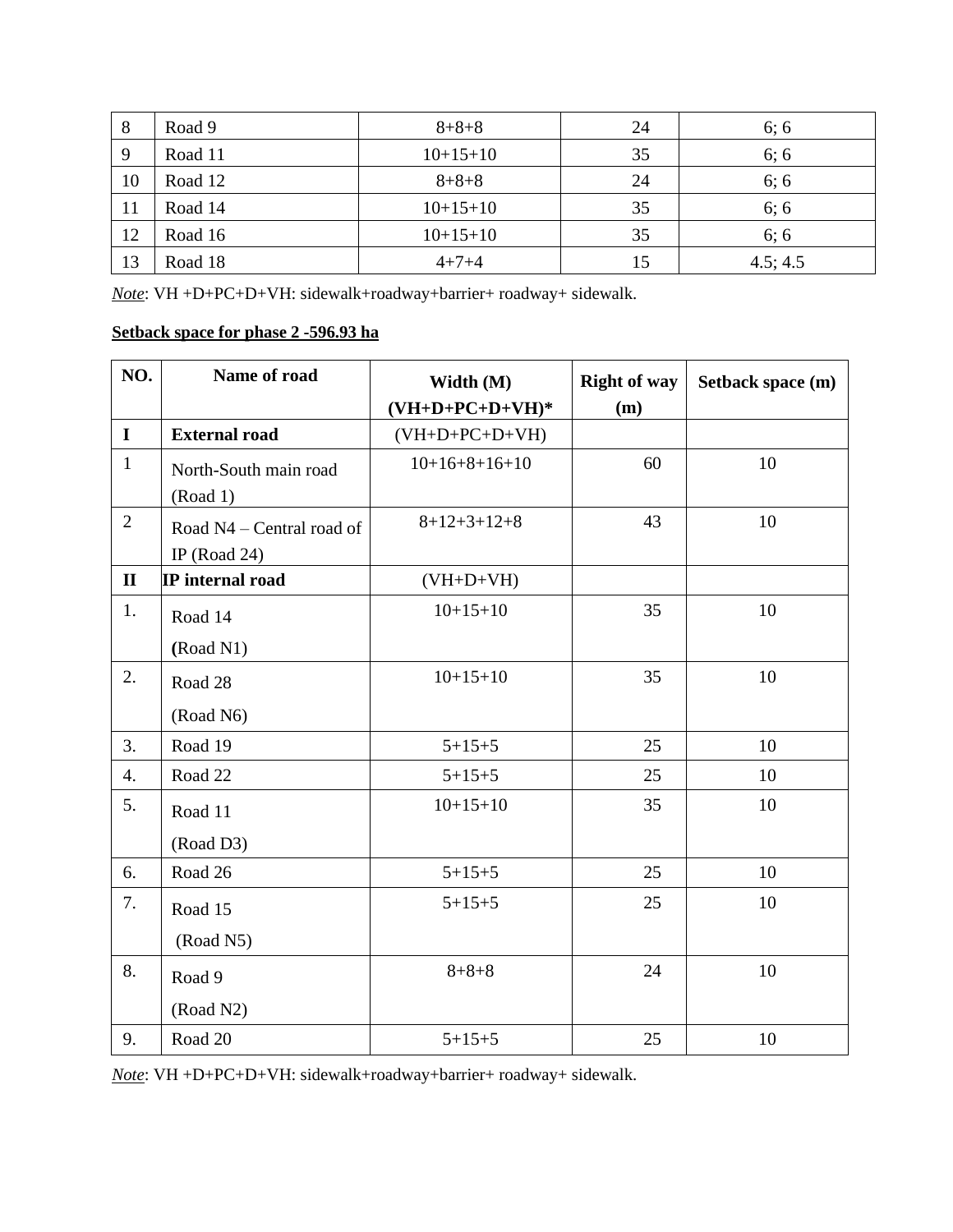- 2. The isolation space is counted from the land borderline to the base of construction works for the side adjacent to the borderline of other enterprises (physical fire safety distance). Works built closely to fences include security house including 01 floor, parking lot, substation, underground fire safety water tank, and generator room. Also, the distance between the works shall comply with the regulations of fire prevention and fighting agencies.
- 3. Width of isolation space
- a. Phase l- 311.4 ha:

The width of the isolation space bordering the land area borderline adjacent to or bordering the isolation space between two land areas:  $\geq 4.5$ m (or larger, depending on the level of fire prevention and fighting of works, industries, etc.)

b. Stage 2 – 596.93 ha:

The width of the isolation space bordering the adjacent land area borderline:  $\geq 4.5$ m (or larger, depending on the level of fire prevention and fighting of works, industries, etc.);

- c. Supporting IP (lot D6: 12.91 ha; lots E1, E2, E3, F1, F2: 74 ha; lots F4, G1, G2, G3, G4: 107.19 ha): according to Official Documents No. 2949/BQL-PQLXD and 5613/PCCC-P2 (attached). Particularly:
- For workshops with a width of less than 18m: the isolation space for two sides is  $\geq 4.0$ m, for one side  $is \geq 1.0$ m and ensures fire prevention and fighting regulations;
- For workshops with a width of more than 18m: the isolation space for two sides is  $\geq 4.0$ m and ensures fire prevention and fighting regulations;
- The width of the remaining isolation space (not adjacent to the right of way) is  $\geq 4$ m.

## **Article 12. Planned filling altitude**

### **1. Phase 1- 311.4 ha:**

- **a. Altitude implemented by HIPC** 
	- Coordinate system applied in the IP is the national coordinate system (Hon Dau-VN 2000)
	- Floor filling altitude upon the land handover is  $+1,633$ m in Hon Dau system.
	- Altitude of the road edge is +1,833 in Hon Dau system.

## b. **Altitude implemented by enterprise**

Plant altitude  $H_{\text{xdmin}} = +2.0$ m in Hon Dau system.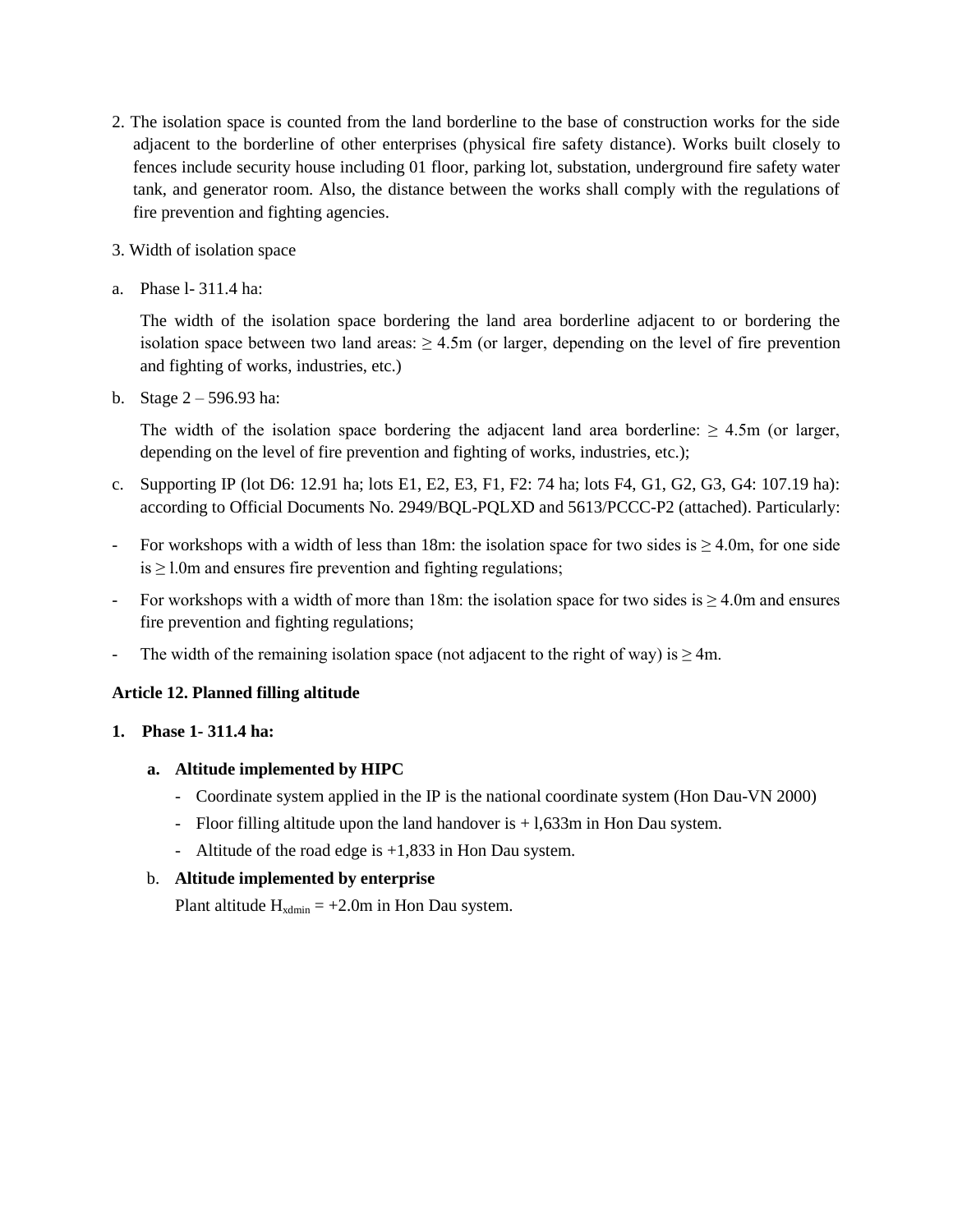

### **2. Phase 2- 596.93 ha:**

### **a. Altitude implemented by HIPC**

- Coordinate system applied in the IP is the national coordinate system (Hon Dau-VN 2000)
- Altitude designed at intersections in the planned area ranges  $Hxd = +2.3m \div +2.6m$  (Hon Dau system).
- Altitude of the road edge of IP:  $Hxd \geq +2.3m$  (Hon Dau system)
- Altitude of sidewalk of IP: Hxd  $\geq$  + 2.4m (Hon Dau system)

#### b. **Altitude implemented by enterprise**

- Plant construction altitude  $H_{\text{xdmin}} = +2.3$ m in Hon Dau system.
- Culvert bottom or drainage ditch altitude of the plant has to be higher than that of drainage culvert bottom of the common drainage system at the manhole that the plant intends to connect to. HIPC shall make agreement for connections with specific rainwater and sewage systems for each particular enterprise with minutes.

#### **Article 13. Land entrance and exit**: implemented by the investor subleasing the land.

- 1. The design, layout and construction of entrance and exit to the land area shall ensure beauty and compliance with the general planning of Hiep Phuoc IP. The design shall be agreed by HIPC before construction begins and confirmed before being put into use.
- 2. The main entrance and exit shall be at least 6m wide.
- 3. If the entrance and exit must pass technical pipelines or public underground works of Hiep Phuoc IP, they must be designed in a manner that protects the underground pipelines and works above; The design plan shall be agreed by HIPC before construction.
- 4. Prior to the construction (including ancillary works), the investor shall complete the entrance and exits made of asphalt concrete or reinforced concrete connecting the land borderline with the edge of road of IP.

### **Article 14. Fencing wall**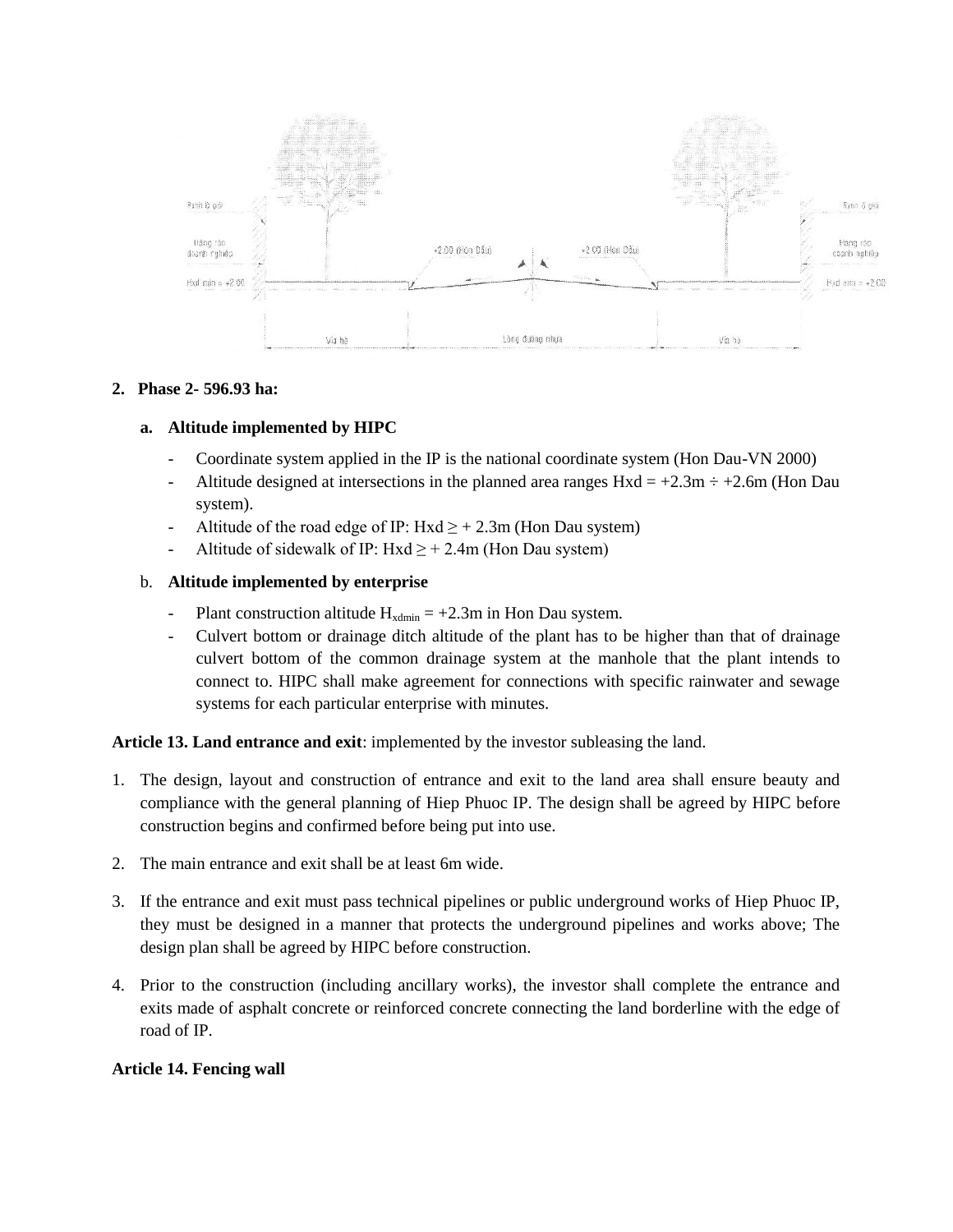- 1. Units in Hiep Phuoc IP shall build fences along the boundary of the land area, ensure that there is no construction outside the borderline (*including the foundation*).
- 2. Fence height should not exceed 2.6m compared with the sidewalk. If there is the fence case, the case height should not exceed 1m
- 3. The fences bordering and ports adjacent to the internal roads of Hiep Phuoc IP shall ensure ventilation of 60%.
- 4. The units shall not design and install ceiling wiring systems as protection or life-threatening equipment.

### **Article 15. Drainage**

- 1. The design, layout and construction of the drainage system of the plants shall comply with the general planning of Hiep Phuoc IP. The design shall be agreed by HIPC before construction and confirmed before being put into use.
- 2. The rainwater and wastewater drainage system shall be designed and constructed separately, and connected as prescribed.
- 3. Altitude of rainwater and wastewater drainage ditch bottom of the plants shall conform to the altitude of common drainage ditch of Hiep Phuoc IP, at least 20cm higher than the common ditch bottom at the connection position. Before flowing to the common drainage system of Hiep Phuoc IP, rainwater and wastewater drainage culverts shall pass an inspection hole located outside the plant fence for wastewater quality survey (there is only 1 inspection hole for wastewater with maximum dimension of 0.5m x 0.5m x 1m).
- 4. Wastewater includes industrial and domestic wastewater of the plants. Before flowing to the common wastewater drainage system of Hiep Phuoc IP, it shall be treated, reach acceptance limit values of HIPC. It is strictly prohibited to discharge untreated wastewater which has not met regulations on the common rainwater and wastewater drainage system of Hiep Phuoc IP.

### **Article 16. Power supply**

- 1. The investor shall take an appropriate land area within the land lot for installation of low-voltage substation. The investor should contact power supply unit for the best support or contact HIPC for guidance.
- 2. The requirement of power supply, connection techniques, position and construction of low-voltage substation shall be agreed upon in advance with the power supply unit. The investor should contact the power supply unit for installation procedures.

## **Article 17. Water supply**

1. The design and layout of water supply system and water meter installation position for plants shall comply with the general planning of Hiep Phuoc IP. The design shall be agreed by HIPC before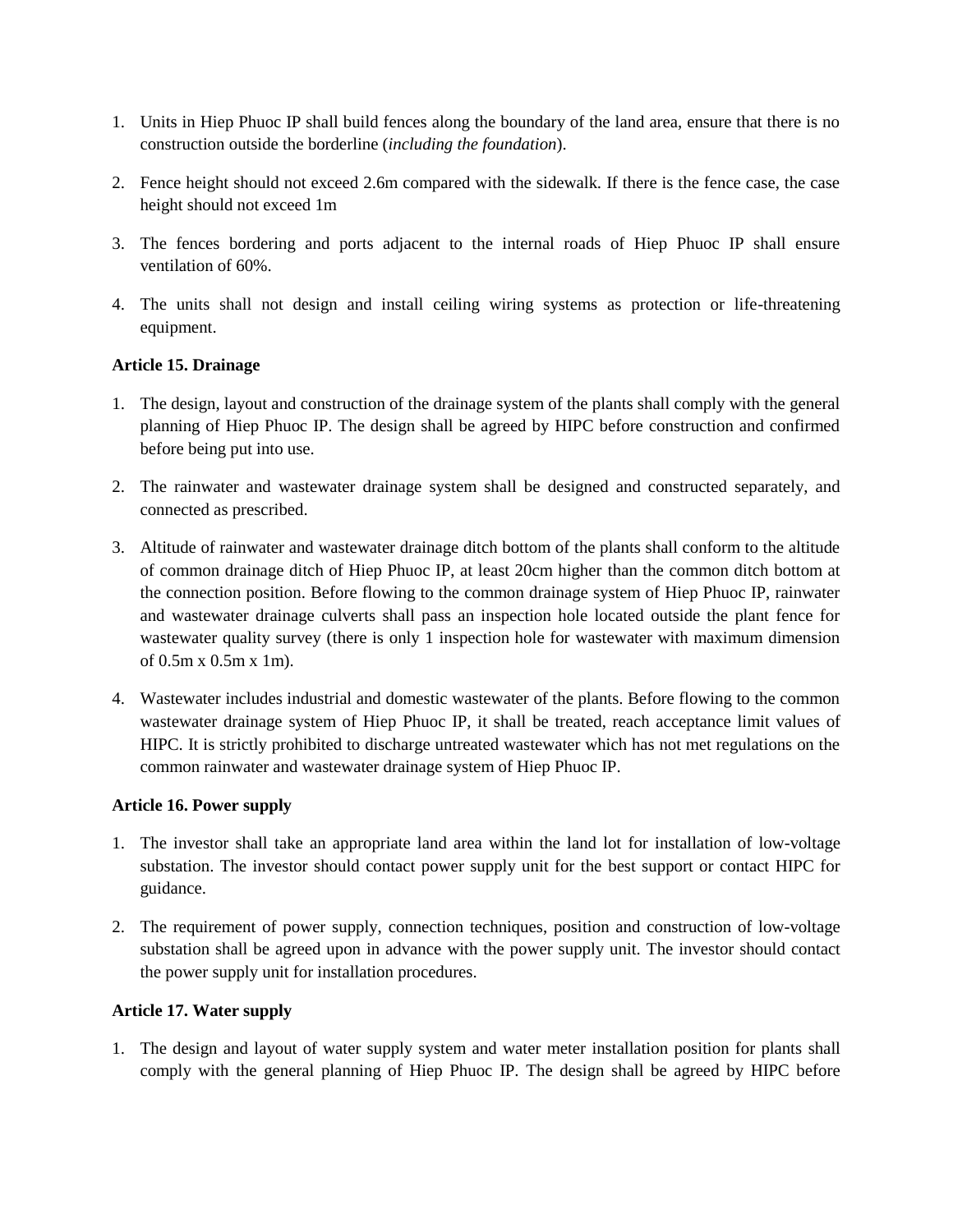construction. HIPC recommends the investor to have a reserve tank to adjust unregulated water, water supply for fire fighting and prevention of unexpected problems of the general water supply.

- 2. HIPC shall connect water supply system from the main water supply pipeline of HIPC to the water meter. The investor shall bear the costs and expenses for connection and construction from water meter to the investor's land area. The meter is located in the fence of the investor.
- 3. Well drilling units are prohibited from groundwater exploitation in all forms, to ensure safety for the foundation of construction works in Hiep Phuoc IP.

## **Article 18. Parking lot**

Parking lot for employees, visitors and vehicle transporting materials or products shall be constructed within the land area of the investor. The use of the sidewalk, roadway and public barrier for parking or any other purposes must be approved by HIPC.

## **Article 19. Guiding and ads signboards**

The investor is not allowed to install guiding and ads signboards outside the borderline of the land without the consent of HIPC.

## **Article 20. Lighting**

To ensure security and safety, the units in the land area must install lighting systems in the area of the investor.

### **Article 21. Fire prevention and fighting**

- 1. Fire prevention and fighting design and measures in the plants must be approved by competent fire prevention and fighting authorities as stipulated.
- 2. The investor is solely responsible for fire safety, prevention and fighting for its workshops.
- 3. It is strictly forbidden to use the fire safety isolation space for any other purposes.

## **IV- CONSTRUCTION PROCESS MANAGENENT**

In the course of construction, the investor shall ensure the units involved in construction comply with the following regulations:

### **Article 22. Construction commencement**

- 1. Prior to the construction (including ancillary works), the investor shall complete the entrance and exit to the land lot made of asphalt or reinforced concrete connecting the borderline of the land area with the edge of road of IP.
- 2. The construction is permitted to begin if they meet the conditions stipulated in Article 107 of the Construction Law (e.g. available construction plan; construction license for the works according to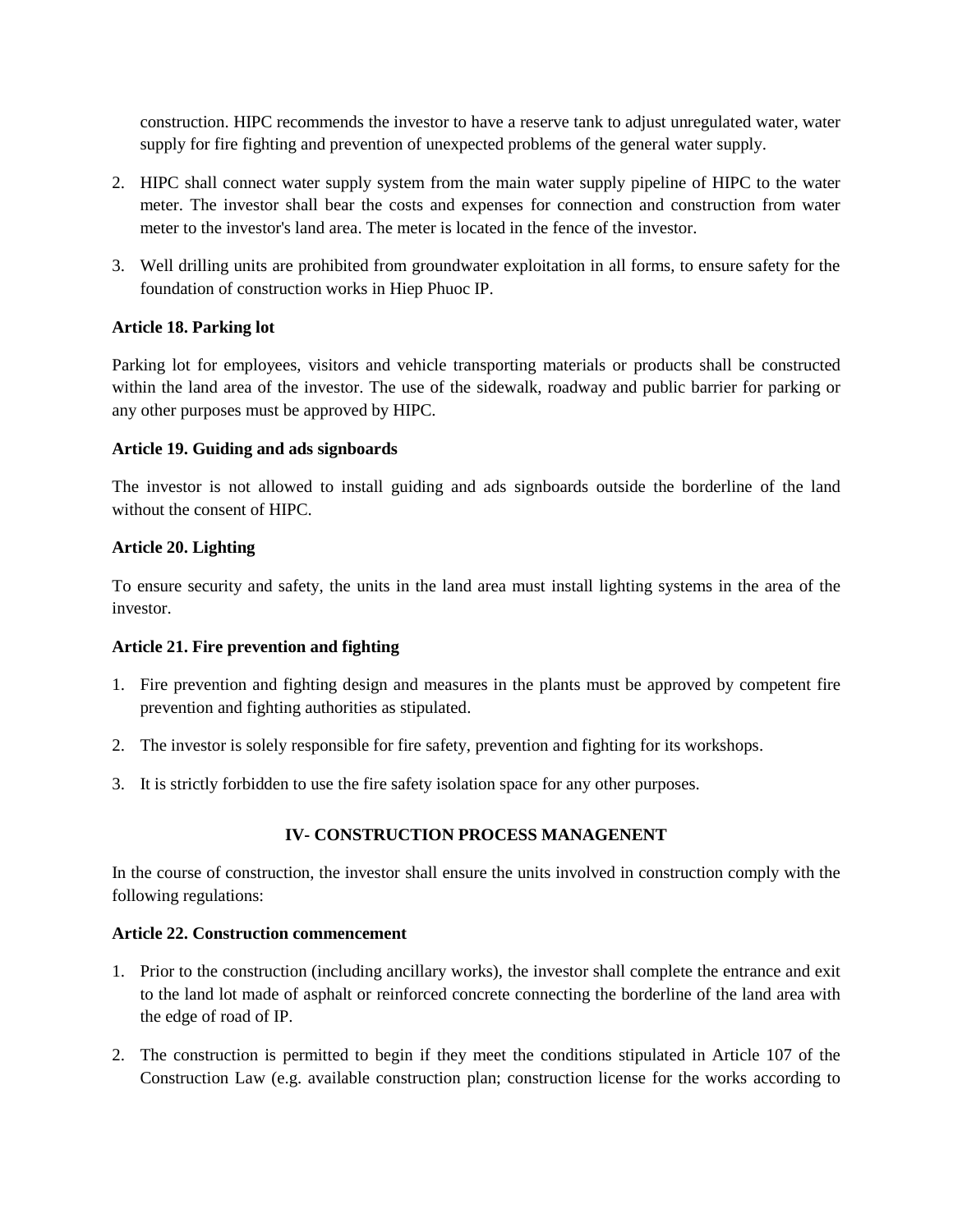regulations; approved design and drawings; measures to ensure safety, environmental hygiene; construction contracts; sufficient funds to comply with the schedule).

- 3. To notify the construction commencement date in writing to HEPZA and HIPC within 07 working days before commencing the construction.
- 4. To conduct construction according to the content of construction license issued.
- 5. To hang public signboards with information about works permitted for construction at the site as prescribed.
- 6. The contractor shall conduct construction in accordance with construction license issued and sign contracts with the investor.

### **Article 23. No impacts on other land lots**

- 1. The construction units shall cover the construction area by temporary fence of steel frame, corrugated walls of at least 02m height, ensure structural safety, anti- tilt and falling features, safety for people, landscape and fire.
- 2. The construction units shall ensure construction safety and environmental hygiene, not let smoke, dust, sewage, noise affect neighboring areas.
- 3. The construction units shall arrange camps, warehouses, toilet (without flammable materials such as mangrove palm, etc.), waste collecting location, drainage system within the construction site located within the land area approved in advance by HIPC.
- 4. All construction activities shall be conducted only within the area of the investor. If there is a need for temporary use of land outside the leased area to serve the construction, the construction units shall have a prior agreement with HIPC.
- 5. The construction units should open temporary roads for transport into the area coinciding with the port opening position for which construction license has been issued. The roads should be reinforced to ensure no impact on Hiep Phuoc IP infrastructure.

### **Article 24. Use of public transport roads**

- 1. Transport vehicle entering and leaving the construction areas and plants shall comply with regulations on traffic in Hiep Phuoc IP.
- 2. Transport vehicle entering and leaving the construction areas and plants shall ensure cleanliness of roads. The vehicle shall not drop sand, waste on the roads. In case of affecting the cleanliness without remedies by the investor, HIPC shall implement remedies and deducts "construction deposits."

## **Article 25. Treatment of sewage, rubbish and solid wastes**

1. The construction units shall arrange temporary garbage storage areas to ensure hygiene for the site and sign a contract with a garbage collector to transport garbage. It is strictly prohibited to bury, throw away, discharge garbage into the environment.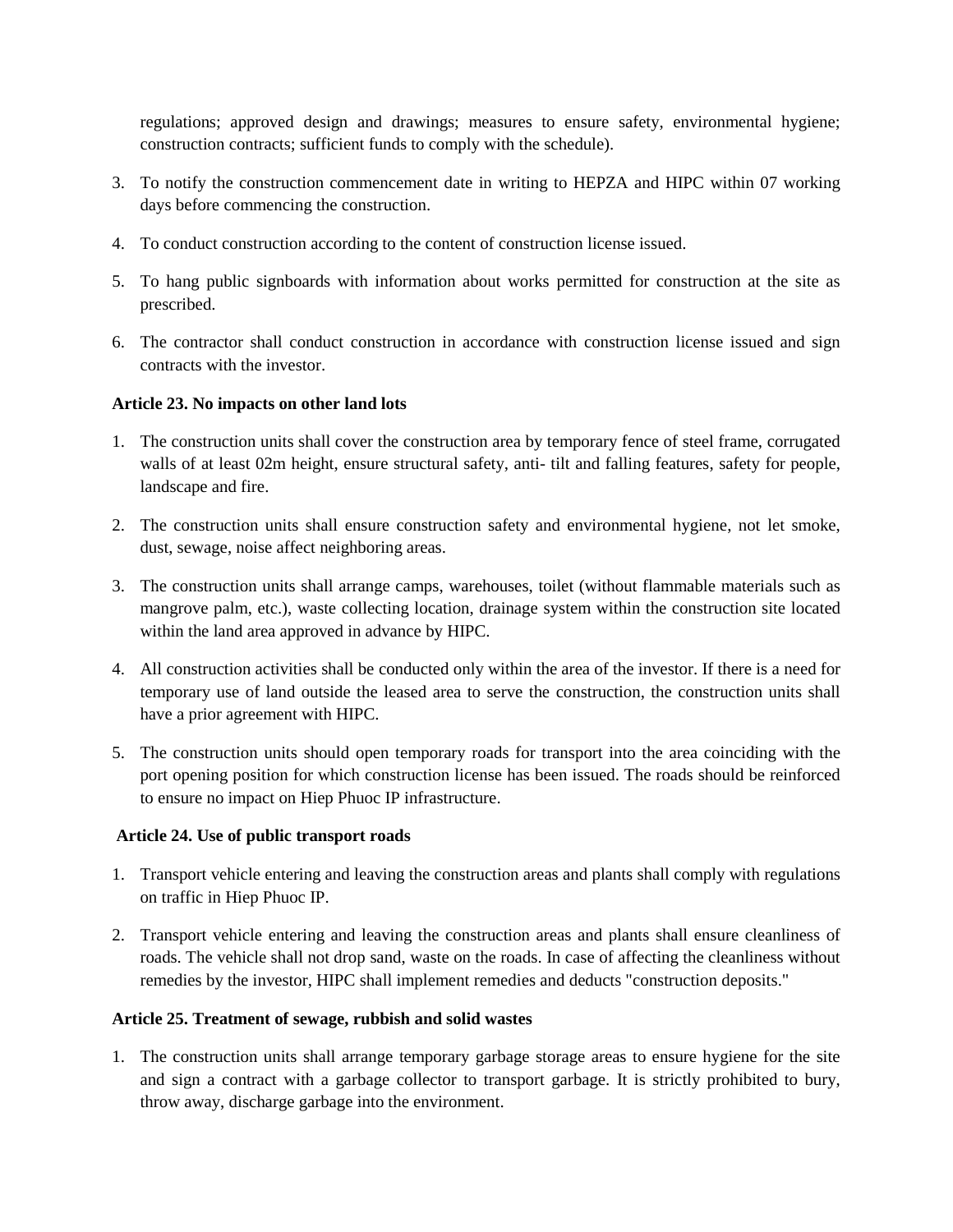- 2. It is required to construct and complete toilets, water supply, sewage collection systems for officials, construction workers and ensuring environmental hygiene.
- 3. The construction units shall discharge excessive land and residues arising from construction only to the location specified by HIPC. If violations occur, they must be quickly overcome. If the allowed time limit is over without remedy, HIPC shall conduct remedy and deduct "construction deposit."
- 4. Do not discharge sewage into the drainage system of Hiep Phuoc IP. Keep clean drainage ditches; do not let mud, sand and debris fill drainage ditches.

## **Article 26. Hygiene and damage recovery**

- 1. In the course of construction, if the construction units damage public works or generate waste (residues, rocks, dirt, garbage, etc.) in Hiep Phuoc IP, they must recover the case immediately. If the investor fails to do that timely, HIPC will perform remedy and deduct "construction deposit."
- 2. The deposit shall be returned without interest after HIPC checks and confirms the surrounding public works are not damaged by the construction or damages have been overcome after the construction finishes.

## **Article 27. Temporarily supplied utilities**

HIPC facilitates construction units to receive utilities during the construction as follows: the water used in the construction process shall be supplied by HIPC based on the needs of the construction units and actual ability of HIPC. Water rate shall apply based on water unit price for construction and services.

## **Article 28. Labor safety and security in construction site**

- 1. The investor and construction units shall be responsible for labor safety and security for people and property in the construction area.
- 2. The investor and construction units shall register temporary residence of workers staying at the site with communal police at the construction area & Security – Fire Prevention and Fighting Team of HP IP.
- 3. During the construction, the construction units shall buy works insurance as prescribed.

### **Article 29. Construction completion**

- 1. After completing the construction, the construction units shall do site clearance, clean ditches, fully offset the altitude for land areas that the units used, and fix, recover other damaged public works caused by the construction.
- 2. The investor shall notify in writing to Hiep Phuoc IP of the completion of construction so that HIPC can check and confirm infrastructure connection before putting the workshops into operation.
- 3. The investor shall contact Hepza for guidance on issuing Construction Works Ownership Certificate.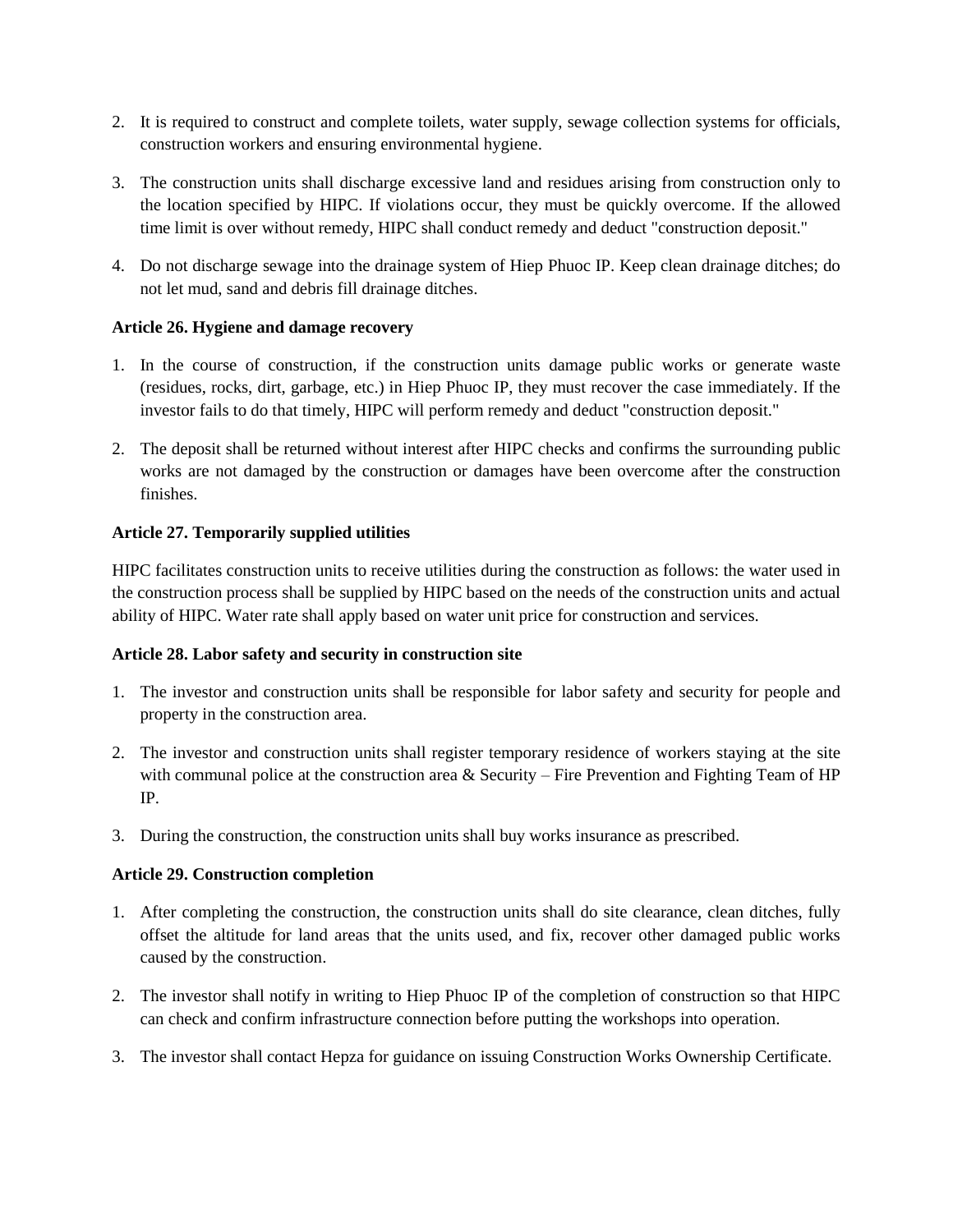#### **V. IMPLEMENTATION**

#### **Article 30. Responsibility for implementation**

The investor, construction units and organizations, individuals involved in the design, planning and construction of the plants in Hiep Phuoc IP and Hiep Phuoc IP infrastructure exploiting and using units shall comply with these regulations.

### **Article 31. Implementation inspection**

HIPC shall inspect to ensure proper implementation of these regulations. All violations shall be recorded in minutes promptly.

## **Article 32. Sanctions on regulation violations**

- 1. Remind and require remedies for violations of the regulations (with given time specified in minutes);
- 2. If failing to perform, HIPC shall apply these measures:
	- a. Suspend supplying utilities serving the construction, production and trade (such as suspension of water supply, etc.)
	- b. Suspend permission on circulation for vehicle, transport means serving the construction of internal roads in the IP.
	- c. Propose Hepza to suspend the construction.
	- d. Propose Hepza to withdraw Investment License.
	- e. Forward the case to the authorities for settlement in accordance with law for violations beyond the competence of HIPC.

Depending on violation, these measures may be applied individually or combined simultaneously, until the violating units complete remedial work.

> HIEP PHUOC INDUSTRIAL PARK JSC. FOR GENERAL DIRECTOR DEPUTY GENERAL DIRECTOR *(signed and sealed)*

> > **Giang Ngoc Phuong**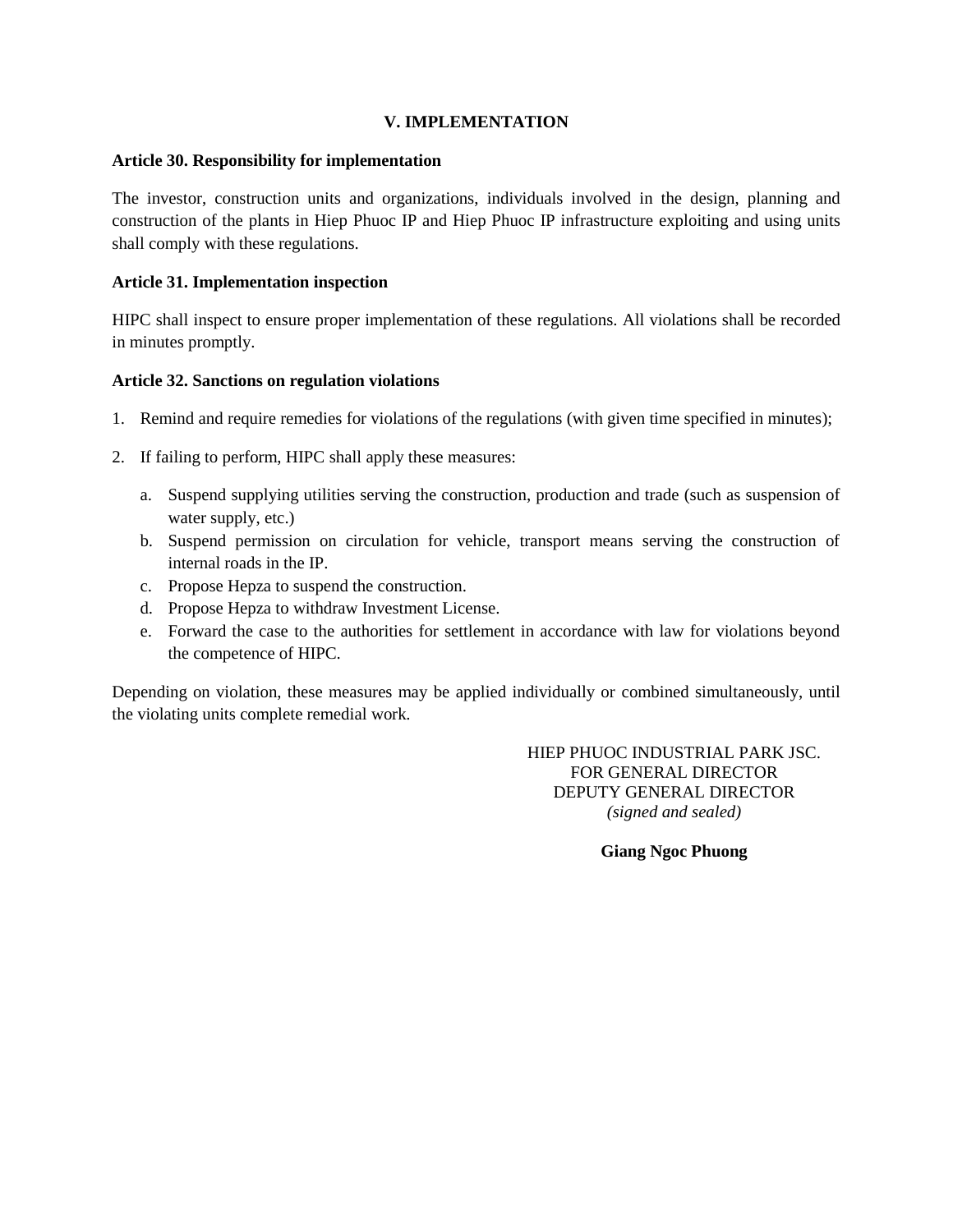#### MINISTRY OF PUBLIC SECURITY **FIRE PREVENTION AND FIGHTING POLICE DEPARTMENT OF HCMC**

No.: 5613/PCCC-P2 Re. Supplements to construction regulations for supporting industrial parks in Hiep Phuoc IP – phase 2.

### **SOCIALIST REPUBLIC OF VIETNAM Independence –Freedom - Happiness**

*Ho Chi Minh City, December 04, 2015*

To: Hiep Phuoc Industrial Park JSC.

HCMC Fire Prevention and Fighting Police Department received Document No. 837/CV/MT-HT/HIPC.15 dated October 28, 2015 from Hiep Phuoc Industrial Park JSC. about supplements to construction regulations for supporting industrial parks in Hiep Phuoc IP – phase 2.

After studying the design plans of the investor and comparing them with the applicable rules and standards, HCMC Fire Prevention and Fighting Police Department has the following opinions:

In the process of design and construction of workshops, the units shall comply with fire safety conditions as follows:

1. According to Articles 5.2 and 5.6 Vietnamese Standard 06:2010/BXD on roads serving fire fighting:

- Roads for fire fighting vehicle in industrial works shall be arranged along the entire length of the works, ensure access for fire fighting vehicle from one side when the works width is smaller than 18m and from both sides when the works width is greater than 18m.

- The width of road surface is not less than 3.5m for each lane. Height of space from the road surface to the top is not less than 4.25m.

2. According to table E2 Appendix E Vietnamese Standard 06: 2010/BXD on fire safety distance:

- The distance between the works with fire resistance grades I, II; production levels A, B, C shall be at least 9m. This distance is reduced to 6m when the works is equipped with automatic fire fighting system.

- The works with fire resistance grades I, II; production levels D, E is not subject to distance requirements.

- There is no regulation on fire safety distance when the wall of the works is fire-proof wall.

HCMC Fire Prevention and Fighting Police Department hereby replies to the investor for knowledge and implementation.

*Recipients:* - As above; - Fire Prevention and Fighting Police Office of Nha Be District; - Filed as archives, P2.

**DIRECTOR** *(signed and sealed)*

**Colonel, Le Tan Buu**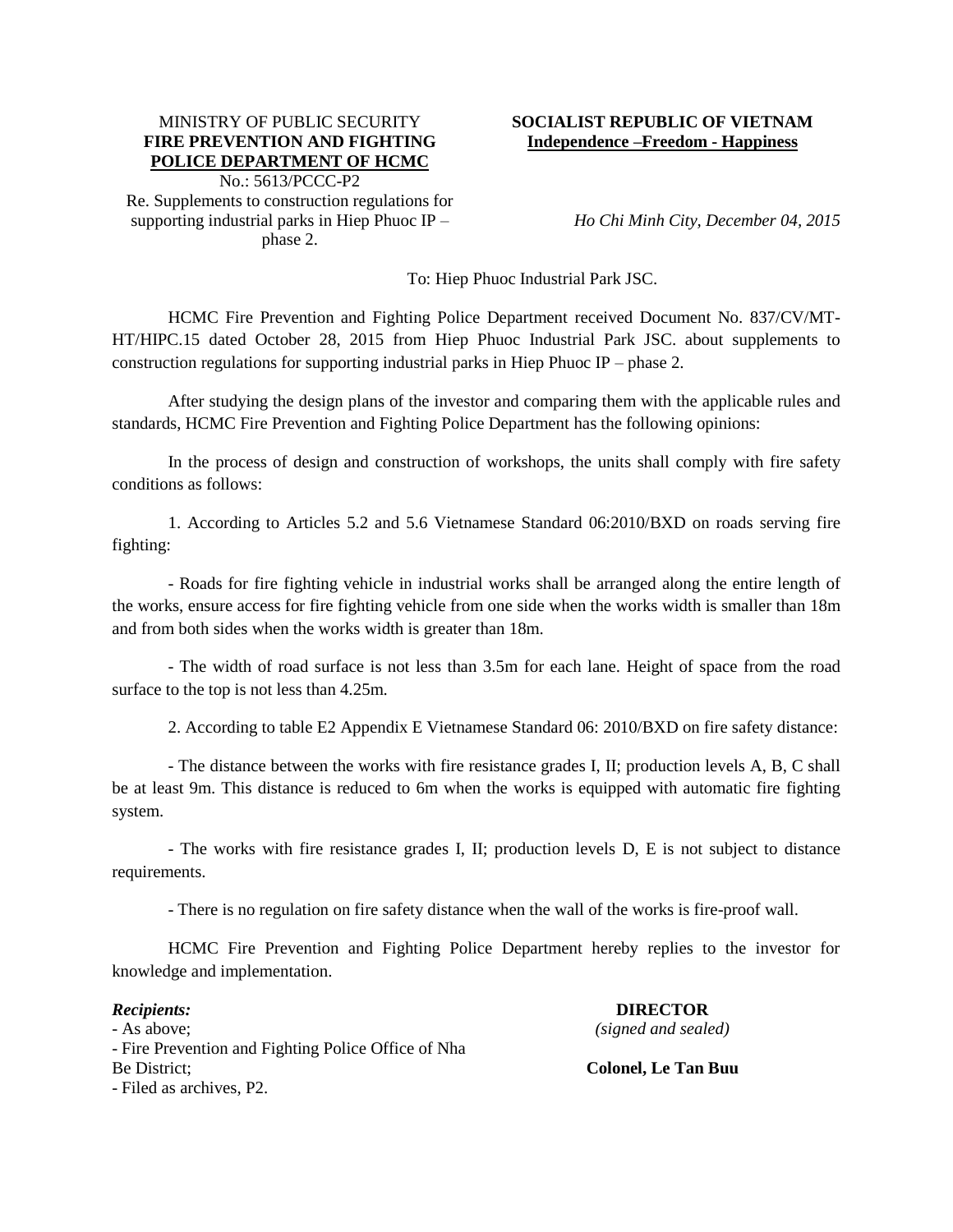## PEOPLE'S COMMITTEE OF HO CHI MINH CITY **EXPORT PROCESSING AND INDUSTRIAL ZONES AUTHORITY**

No.: 2949/BQL-PQLXD Re. Supplements to construction regulations for supporting industrial parks in Hiep Phuoc IP – phase 2.

### **SOCIALIST REPUBLIC OF VIETNAM Independence –Freedom - Happiness**

*Ho Chi Minh City, October 19, 2015*

To: Hiep Phuoc Industrial Park JSC.

The Ho Chi Minh City Export Processing and Industrial Zones Authority (hereinafter referred to as the Authority) has received Document No. 672/CV/MT-HT-HIPC.15 dated August 28, 2015 from Hiep Phuoc Industrial Park JSC. (HIPC Company) requesting supplements to construction regulations for supporting industrial parks in Hiep Phuoc IP – Phase 2, Hiep Phuoc Commune, Nha Be District, Ho Chi Minh City.

In this regard, the Management Board would like to give its opinions as follows:

Pursuant to Decision No. 04/2008/QD-BXD dated April 03, 2008 promulgating the National Technical Regulation on Construction Planning, the contents proposed by HIPC on setback space and isolation space for fire prevention and fighting for the works with a width of  $\leq 18$ m and > 18m arranged in supporting industrial parks in area 1 (80 ha) including clusters E1, E2, E3, F1, F2 and area 2 including clusters F4, G1, G2, G3, G4 (107.1 ha) still adhere to regulations. Therefore, the Management Board approves HIPC's proposal (*according to the attached drawings*). However, HIPC should note to comply with the following contents:

1/Get the opinion of HCMC Fire Prevention and Fighting Police Department on the plan for fire prevention and fighting for areas 1 and 2;

2/ Update the content of this agreement to the construction management regulations according to the planning agreed by the Management Board under Document No. 2173/BQL-PQLXD dated July 31, 2013, providing to investors and related units;

This document replaces the Document No. 2884/BQL-PQLXD dated October 13, 2015 of the Management Board.

#### *Recipients:*

- As above;

- LDB: Head of Management Board;
- Filed as archives, Construction (K. Nam).

#### **FOR THE HEAD OF AUTHORITY VICE HEAD** *(signed and sealed)*

**Nguyen Xuan Thuy**